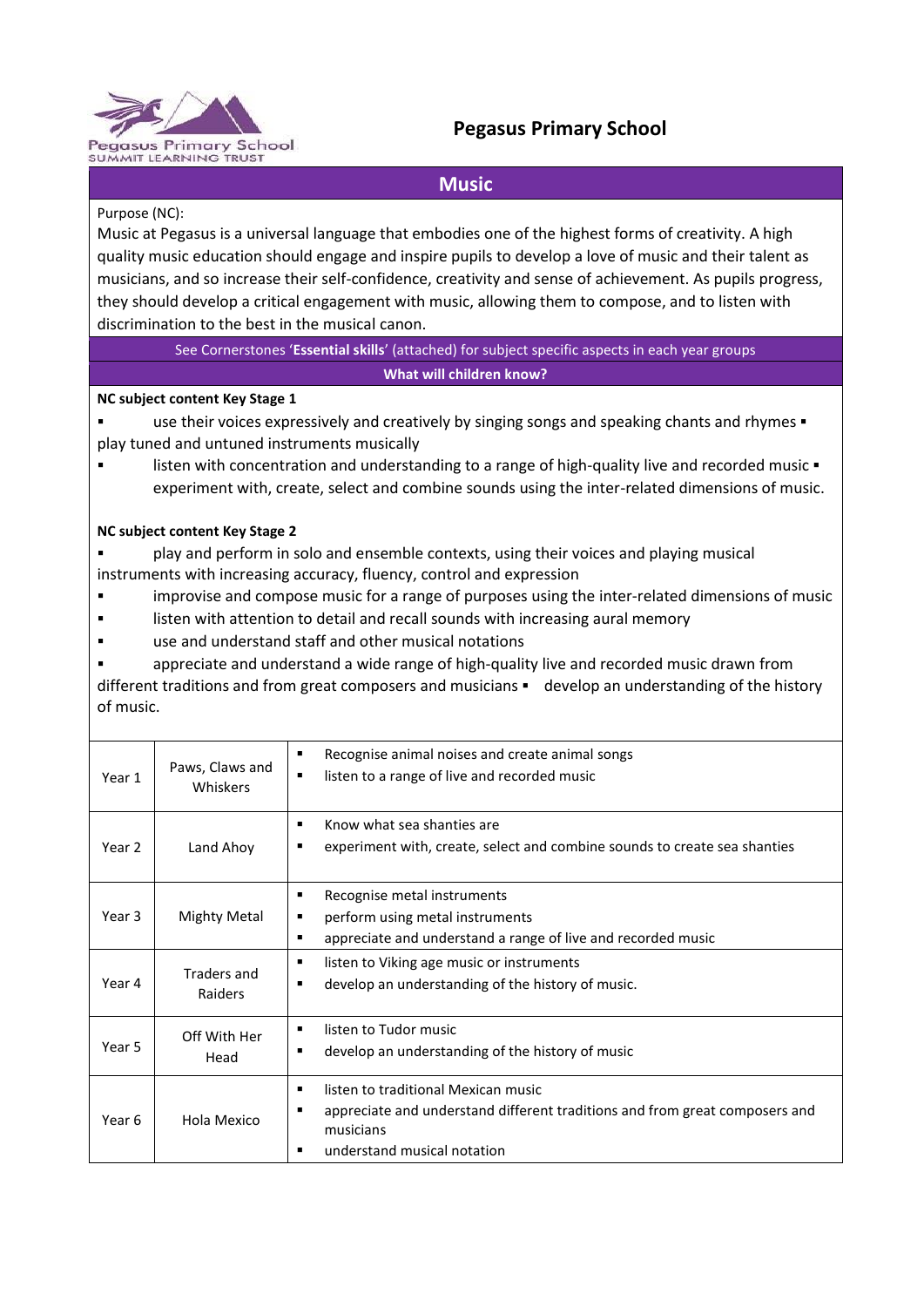All year groups have weekly singing lessons from teachers as well as singing in assemblies as a whole school.

Year 4 is taught a tuned instrument (guitar) for a year by a specialist teacher from Services for Education **Music genre and composers of the month** 

| <b>Month</b> | <b>Style of music</b>                  | <b>Key composers</b>                                      | <b>Key pieces or songs</b>                                                                          |
|--------------|----------------------------------------|-----------------------------------------------------------|-----------------------------------------------------------------------------------------------------|
|              | Cinematic (TV<br>and Film)             | John Williams                                             | Harry Potter, Jurassic Park, Star Wars, Superman, ET                                                |
| September    |                                        | James Horner                                              | Titanic, Spiderman, The Perfect Storm, Avatar, Braveheart                                           |
|              |                                        | Hans Zimmer                                               | Lion King, Pearl harbour, Pirates of the Caribbean, Gladiator                                       |
|              |                                        | Danny Elfman                                              | Batman, Simpsons Theme, Avengers, Dumbo, Spiderman                                                  |
|              | <b>Classical Period</b><br>1750 - 1820 | George Handel                                             | Zadok the Priest, Messiah - Hallejuah, Arrival of the Queen of Sheba,<br><b>Water Music</b>         |
| October      |                                        | <b>Wolfgang Mozart</b>                                    | The Marriage of Figaro, The Magic Flute, Horn Concerto No. 4,                                       |
|              |                                        | Antonio Vivaldi                                           | Gloria, Concerto for Violin, The Four Seasons, Concerto for strings                                 |
|              |                                        | Johann Bach                                               | Toccata and Fuge in D minor, Ave Maria, Jesu, Joy of Man's Desiring                                 |
| November     | Country                                | specific<br>No<br>composers - use<br>playlist suggestions | <b>Easy listening country</b><br><b>Country playlist</b>                                            |
|              | Jazz / Blues                           | George Gershwin                                           | Rhapsody in blue, I Got Rhythm, Summertime, Cuban Overture                                          |
| December     |                                        | Claude Debussy                                            | Claire De Lune, La Mer, Nocturns,                                                                   |
|              |                                        | Louis Armstrong                                           | Star Dust, A Wonderful World, La Vie En Rose                                                        |
|              |                                        | Duke Ellington                                            | Take the A train, Satin Doll, Concerto for Cootie                                                   |
| January      | World music:<br>Asian                  | No<br>specific<br>composers - use<br>playlist suggestions | <b>Music from across Asia</b><br><b>Asian Temple</b><br><b>Asian Delight</b>                        |
| February     | <b>Big Band</b>                        | Glenn Miller<br>Benny Goodman<br>Nat King Cole            | In the mood, Stardust, Sing Sing Sing, String of pearls, sentimental<br>journey, moonlight serenade |
|              | <b>Romantic Period</b><br>1820 - 1910  | Ludwig van<br>Beethoven                                   | Piano Sonata No. 11, Fur Elise, Violin concerto, Symphony No. 1                                     |
| March        |                                        | <b>Edward Elgar</b>                                       | Nimrod, Pomp and Circumstance, A Far Cry, Dream Children                                            |
|              |                                        | <b>Gustav Holst</b>                                       | The Planets suite, I love my love (choral), A Somerset Rhapsody                                     |
|              |                                        | <b>Edvard Grieg</b>                                       | Peer Gynt, Piano Concerto, In the Hlal of the Mountain King                                         |
| April        | World Music -<br>Afrian                | specific<br>No<br>composers - use<br>playlist suggestions | <b>Spirit of Africa</b><br><b>Tribal music</b><br><b>Djembe</b>                                     |
| May          | Easy listening<br>Piano music          | Ludovico Einaudi                                          | Piano suite (Islands) Islands<br><b>Relaxing Piano</b><br><b>Easy listening piano</b>               |